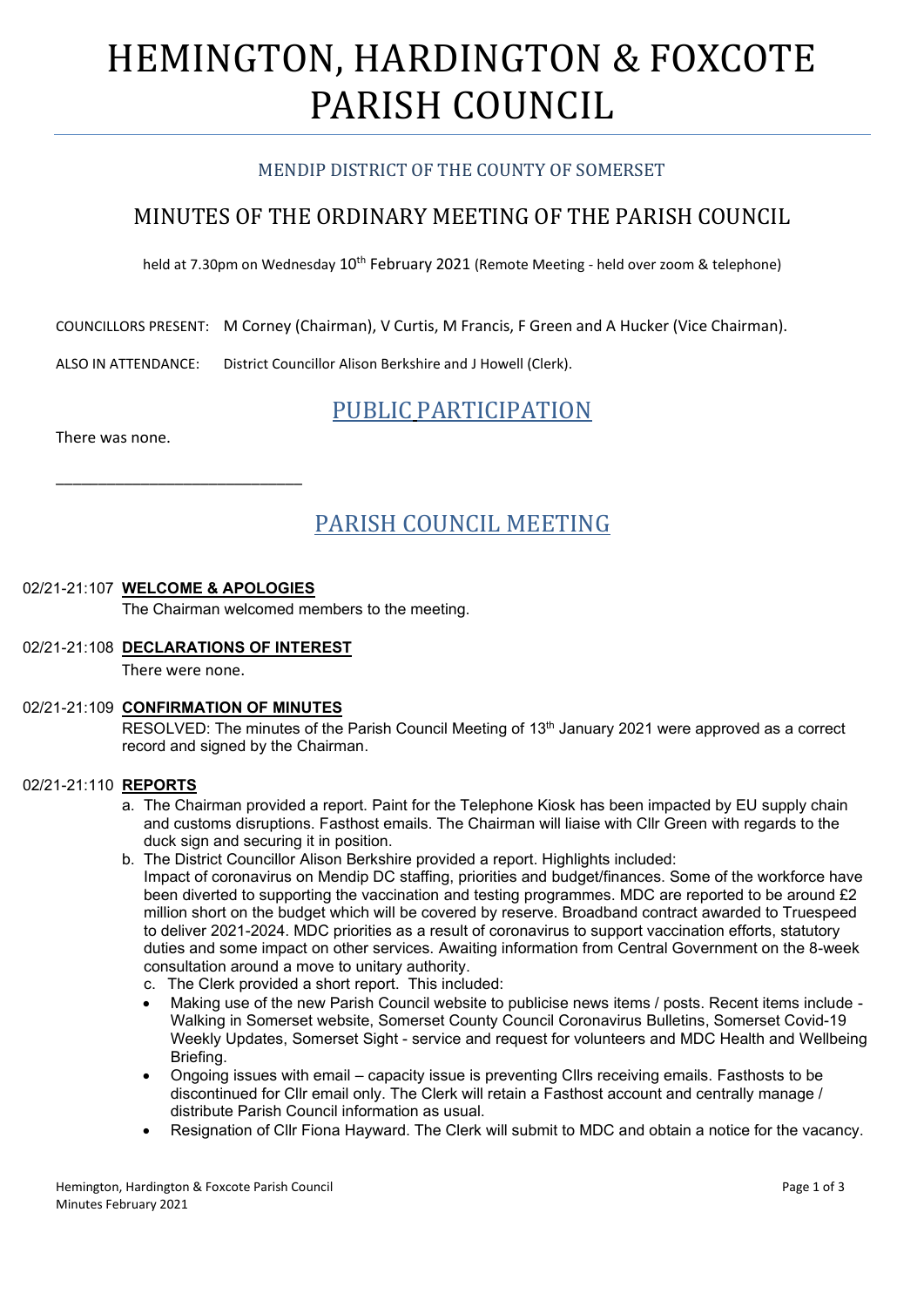#### 02/21-21:111 **PLANNING**

a. Members noted the following planning decisions:

| <b>Planning Application</b> | Details:                                                  | <b>Mendip District Council</b><br>decision: |
|-----------------------------|-----------------------------------------------------------|---------------------------------------------|
|                             |                                                           |                                             |
| 2020/1852/FUL               | Location: Land At 373747 154405 High Street,              | Reported as:                                |
|                             | Faulkland.                                                | Withdrawn by applicant                      |
|                             | Proposal: Erection of 1no three-bedroom dwelling.         |                                             |
| 2020/2438/HSE               | Proposal: Alterations to lean-to garage, erect two story  | Approval with Conditions                    |
|                             | extension.                                                | (Full details including                     |
|                             | Location: Applethatch, Green Street to Single Hill        | conditions are available on                 |
|                             | Foxcote.                                                  | the Planning Portal).                       |
| 2020/2245/HSE               | Proposal: Loft conversion with raised insulated flat roof | Approval with Conditions                    |
|                             | rear dormer to the main house. Conversion of the rear     | (Full details including                     |
|                             | conservatory to a garden room with an insulated flat      | conditions are available on                 |
|                             | roof with a lantern and bi-fold doors opening to the rear | the Planning Portal).                       |
|                             | garden.                                                   |                                             |
|                             | Location: 4 Ruckley Ford, Green Street, Foxcote.          |                                             |
| 2020/2362/FUL               | Proposal: Erection of a granny annexe.                    | Approval with Conditions                    |
|                             | Location: Ashgrove, Grove Lane, Faulkland.                | (Full details including                     |
|                             |                                                           | conditions are available on                 |
|                             |                                                           | the Planning Portal).                       |

b. There were no new Planning Applications to consider at this meeting.

c. Members received the MDC Planning Bulletin: Service Update (circulated).

#### 02/21-21:112 **PLANNING INSPECTORATE APPEAL DECISION**

The Parish Council note the decision by the Planning Inspector in relation to Appeal Ref: APP/Q3305/C/20/3258757, Land at Faulkland, Radstock, BA3 5X. Summary of Decision: The appeal is dismissed and the enforcement notice is upheld with corrections.

#### 02/21-21:113 **POST BOX TURNER'S TOWER**

The Clerk has received a response to the second letter: request for the stolen post box at Turners Tower to be replaced. The Post Office have requested the request be submitted to Royal Mail centrally. Request now submitted online. Response expected within 14 days.

## 02/21-21:114 **HIGHWAYS**

a. The Chairman provided an update on measures to tackle speeding in the parish Actions in hand:

- Meeting request with Neighbourhood Policing Team / PCSO Beck. Awaiting dates from PCSO Beck. Clerk to chase.
- The Parish Council wish to have a meeting with the Police before writing back to SCC to take forward some of the main issues.
- The Clerk has submitted an enquiry with the Information requested from Information Commissioner's Office (ICO) and information / advice has been provided. The Clerk will circulate and add to the March PCM agenda.

#### b. Lorries in Laverton

This relates to email correspondence to Somerset County Council copying in the Parish Council reference lorries in Laverton. Chairman liaising with point of contact at Norton St Philip and will follow up.

#### 02/21-21:115 **TREE PLANTING INITIATIVE**

Order requirements updated – The Clerk reported having received an email from the Woodland Trust. The Woodland Trust reported a cyber-attack which has had an impact on systems. The charity is reported to also be running at much reduced capacity due to staff furlough. Tree packs have been delayed as a result. Delivery to take place in April.

Members discussed and concerns were raised about planting the trees in April and watering requirements. Members also considered planting logistics given that we are still in a national lockdown awaiting details for a route map out of lockdown.

RESOLVED: That the Parish Council defer delivery of the tree pack from the Woodland Trust to Autumn 2021.

#### 02/21-21:116 **FINANCES**

a. RESOLVED: The Parish Council approved the payment schedule for February 2021

| <b>Cheque</b> | Paid to      | Amount  |
|---------------|--------------|---------|
| 1179          | Mrs J Howell | £303.78 |

Hemington, Hardington & Foxcote Parish Council **According to the Council** Page 2 of 3 Minutes February 2021